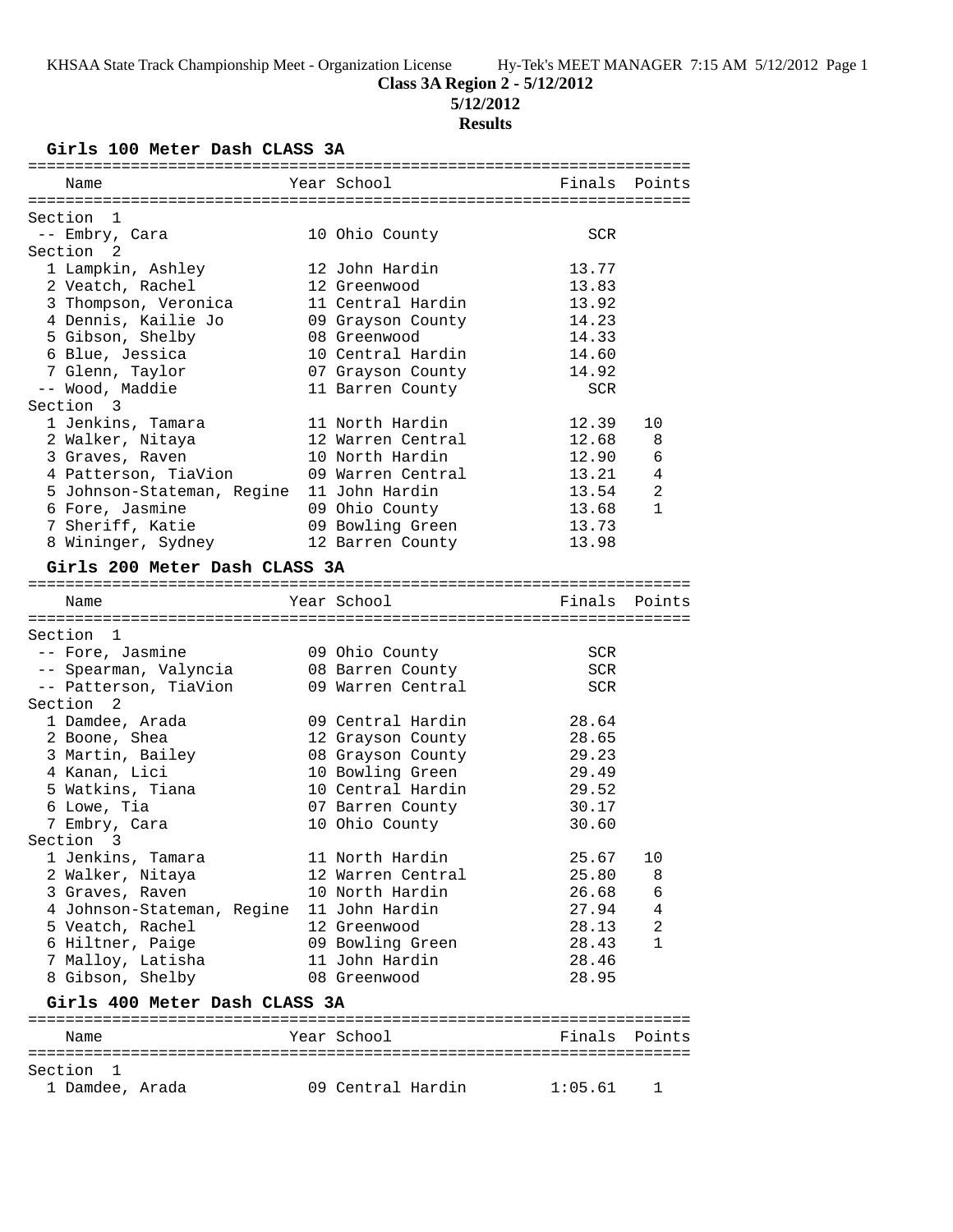**Class 3A Region 2 - 5/12/2012**

**5/12/2012**

#### **Results**

| Girls 400 Meter Dash CLASS 3A |                   |         |                |
|-------------------------------|-------------------|---------|----------------|
| 2 Boone, Shea                 | 12 Grayson County | 1:05.76 |                |
| 3 Jones, J'Anna               | 09 John Hardin    | 1:06.61 |                |
| 4 Canada, Sara                | 10 John Hardin    | 1:06.92 |                |
| 5 Simpson, Danielle           | 10 Bowling Green  | 1:08.02 |                |
| 6 Barzee, Brittany            | 09 Central Hardin | 1:10.52 |                |
| 7 Houchens, Olivia            | 08 Barren County  | 1:14.41 |                |
| Section 2                     |                   |         |                |
| 1 Smith, Morgan               | 09 Bowling Green  | 1:01.22 | 10             |
| 2 Woodson, Brianna            | 12 North Hardin   | 1:01.94 | 8              |
| 3 Fore, Jasmine               | 09 Ohio County    | 1:03.26 | 6              |
| 4 Davis, Ally                 | 11 Barren County  | 1:04.06 | $\overline{4}$ |
| 5 Veatch, Rachel              | 12 Greenwood      | 1:04.20 | $\mathfrak{D}$ |
| 6 Kessler, Lauren             | 11 Greenwood      | 1:06.09 |                |
| 7 Martin, Bailey              | 08 Grayson County | 1:06.33 |                |
| 8 Byrd, Jazmine               | 11 North Hardin   | 1:07.99 |                |

#### **Girls 800 Meter Run CLASS 3A**

======================================================================= Name Year School Finals Points ======================================================================= Section 1 1 Wheeler, Lauren 10 Bowling Green 2:23.12 10 2 Pennington, Mackenzie 10 Central Hardin 2:27.88 8 3 Suggs, Sarah 10 Greenwood 2:30.86 6 4 Bezhenar, Inna 11 John Hardin 2:33.86 4 5 Games, Van 10 Bowling Green 2:36.01 2 6 Kersey, Nina 09 John Hardin 2:41.64 1 7 Shufelt, Jillian 10 North Hardin 2:42.62 8 Reed, Lashauna 11 North Hardin 2:43.91 9 Beeler, Katie 11 Grayson County 2:46.77 10 Miller, Kate 12 Greenwood 2:46.98 11 Montgomery, Taylor 11 Barren County 2:54.60 12 Askins, Morgan 08 Warren Central 2:56.23 13 Meador, Shelby 09 Warren Central 2:58.78 14 Mudd, Desserae 09 Grayson County 2:58.90 15 Scott, Christina 11 Barren County 3:19.81

### **Girls 1600 Meter Run CLASS 3A**

| Name                   | Year School       | Finals Points |    |
|------------------------|-------------------|---------------|----|
|                        |                   |               |    |
| 1 Hansen, Brittney     | 08 Bowling Green  | 5:21.39       | 10 |
| 2 Woodward, Sara-Emily | 10 Bowling Green  | 5:30.09       | 8  |
| 3 Trail, Chailey       | 10 Grayson County | 5:33.53       | 6  |
| 4 Stanfield, Hannah    | 12 Warren Central | 5:50.27       | 4  |
| 5 Shufelt, Jillian     | 10 North Hardin   | 5:55.04       | 2  |
| 6 Jones, Taylor        | 08 Warren Central | 5:55.90       | 1  |
| 7 Guzman, Chrystal     | 07 John Hardin    | 5:58.24       |    |
| 8 Prive, Lindsey       | 12 Greenwood      | 6:00.58       |    |
| 9 Haebig, Molly        | 10 John Hardin    | 6:01.40       |    |
| 10 Briggs, Tori        | 08 Central Hardin | 6:04.50       |    |
| 11 Bunch, Megan        | 12 Barren County  | 6:06.17       |    |
| 12 Griswell, Sydney    | 07 Central Hardin | 6:12.42       |    |
| 13 Davis, Allison      | 07 Greenwood      | 6:15.07       |    |
| 14 Corbin, Hannah      | 09 North Hardin   | 6:17.21       |    |
|                        |                   |               |    |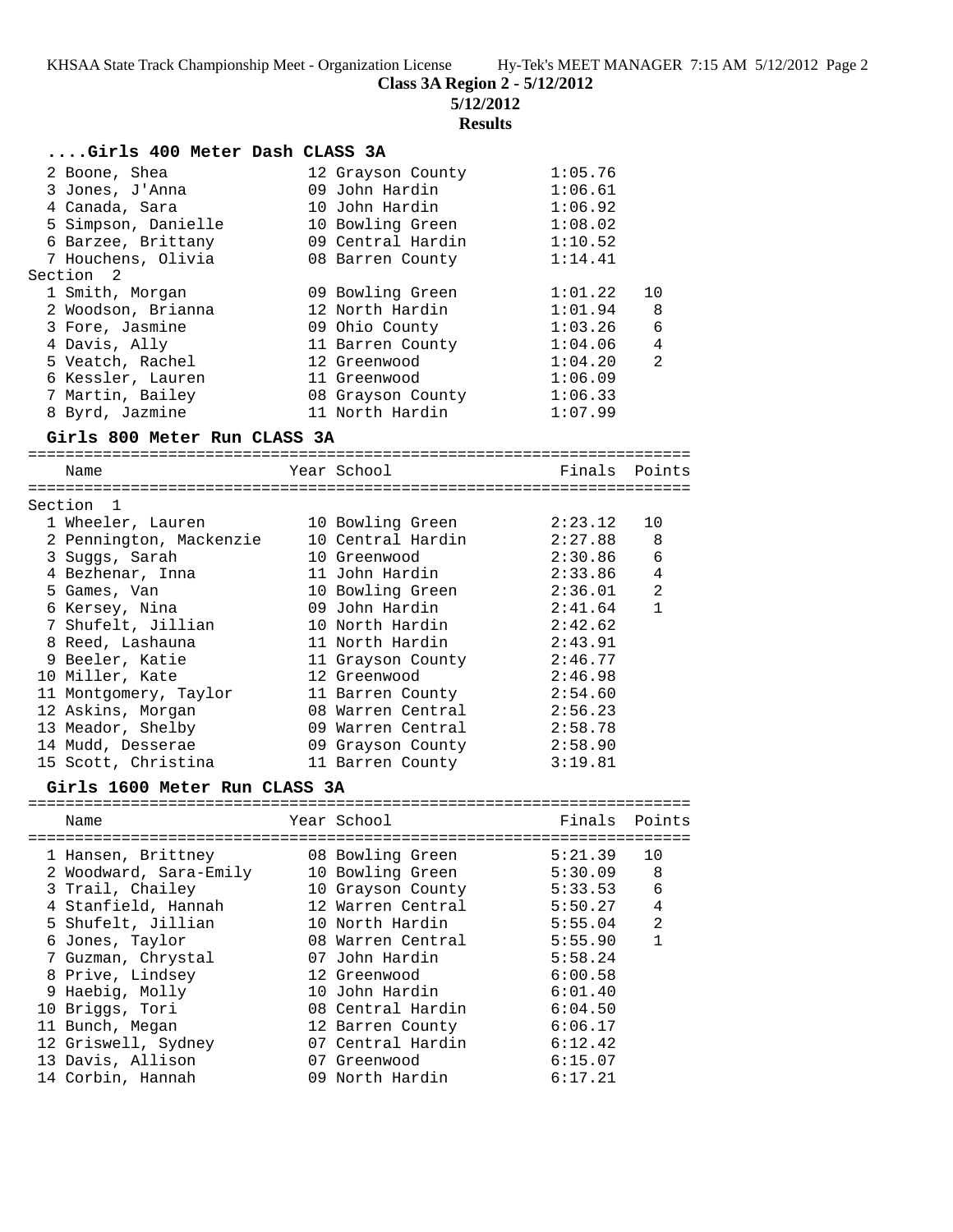**Class 3A Region 2 - 5/12/2012**

**5/12/2012**

### **Results**

## **....Girls 1600 Meter Run CLASS 3A**

15 Walters, Geran 08 Barren County 6:26.38

### **Girls 3200 Meter Run CLASS 3A**

======================================================================= Name The Year School The Finals Points ======================================================================= 1 Lever, Katie 12 John Hardin 11:14.74 10 2 Scott, Ciara 10 Bowling Green 11:19.98 8 3 Trail, Chailey 10 Grayson County 11:45.10 6 4 Chandler, Abbie 10 Central Hardin 12:24.12 4

|  | 12:32.93                                                                                                                                                                                                                                                                                              | 2                        |
|--|-------------------------------------------------------------------------------------------------------------------------------------------------------------------------------------------------------------------------------------------------------------------------------------------------------|--------------------------|
|  | 12:42.74                                                                                                                                                                                                                                                                                              | $\mathbf{1}$             |
|  | 12:44.59                                                                                                                                                                                                                                                                                              |                          |
|  | 13:53.68                                                                                                                                                                                                                                                                                              |                          |
|  | 14:24.51                                                                                                                                                                                                                                                                                              |                          |
|  | DNF                                                                                                                                                                                                                                                                                                   |                          |
|  | <b>SCR</b>                                                                                                                                                                                                                                                                                            |                          |
|  |                                                                                                                                                                                                                                                                                                       |                          |
|  | Finals                                                                                                                                                                                                                                                                                                | Points                   |
|  | 19.93                                                                                                                                                                                                                                                                                                 |                          |
|  | 20.64                                                                                                                                                                                                                                                                                                 |                          |
|  | 22.11                                                                                                                                                                                                                                                                                                 |                          |
|  |                                                                                                                                                                                                                                                                                                       |                          |
|  | 16.08                                                                                                                                                                                                                                                                                                 | 10                       |
|  | 16.50 8                                                                                                                                                                                                                                                                                               |                          |
|  | 17.17                                                                                                                                                                                                                                                                                                 | 6                        |
|  |                                                                                                                                                                                                                                                                                                       | $\overline{4}$           |
|  |                                                                                                                                                                                                                                                                                                       |                          |
|  | 08 Warren Central<br>12 Warren Central<br>09 John Hardin<br>07 Greenwood<br>12 Greenwood<br>11 North Hardin<br>09 North Hardin<br>Girls 100 Meter Hurdles CLASS 3A<br>Year School<br>11 Barren County<br>08 Greenwood<br>11 Grayson County<br>12 Barren County<br>11 North Hardin<br>09 Bowling Green | 12 North Hardin<br>17.34 |

 6 Lasley, DeVanee 12 Warren Central 18.64 1 7 Cundiff, Mary 12 Greenwood 19.34 8 Golden, Lenay 10 Central Hardin 19.50

#### **Girls 300 Meter Hurdles CLASS 3A**

| Name                      | Year School       | Finals Points |                |
|---------------------------|-------------------|---------------|----------------|
|                           |                   |               |                |
| Section<br>$\overline{1}$ |                   |               |                |
| 1 Thazin, Khaing          | 12 Greenwood      | 1:01.17       |                |
| 2 Jaggers, Aleisha        | 11 Grayson County | 1:01.61       |                |
| 3 Cundiff, Mary           | 12 Greenwood      | 1:02.54       |                |
| 4 Johnson, Jessica        | 09 Grayson County | 1:04.95       |                |
| Section 2                 |                   |               |                |
| 1 Jenkins, Tamara         | 11 North Hardin   | 46.30         | 1 O            |
| 2 shelby, Alexis          | 08 North Hardin   | 50.40         | 8              |
| 3 Lasley, DeVanee         | 12 Warren Central | 52.43         | 6              |
| 4 Wininger, Sydney        | 12 Barren County  | 53.29         | $\overline{4}$ |
| 5 Hanson, Savanah         | 09 Bowling Green  | 53.48         | $\mathfrak{D}$ |
| 6 Golden, Lenay           | 10 Central Hardin | 55.74         |                |
| 7 Davis, Taylor           | 08 Barren County  | 56.30         |                |
| 8 Ball, Kendra            | 11 Central Hardin | 56.45         |                |
|                           |                   |               |                |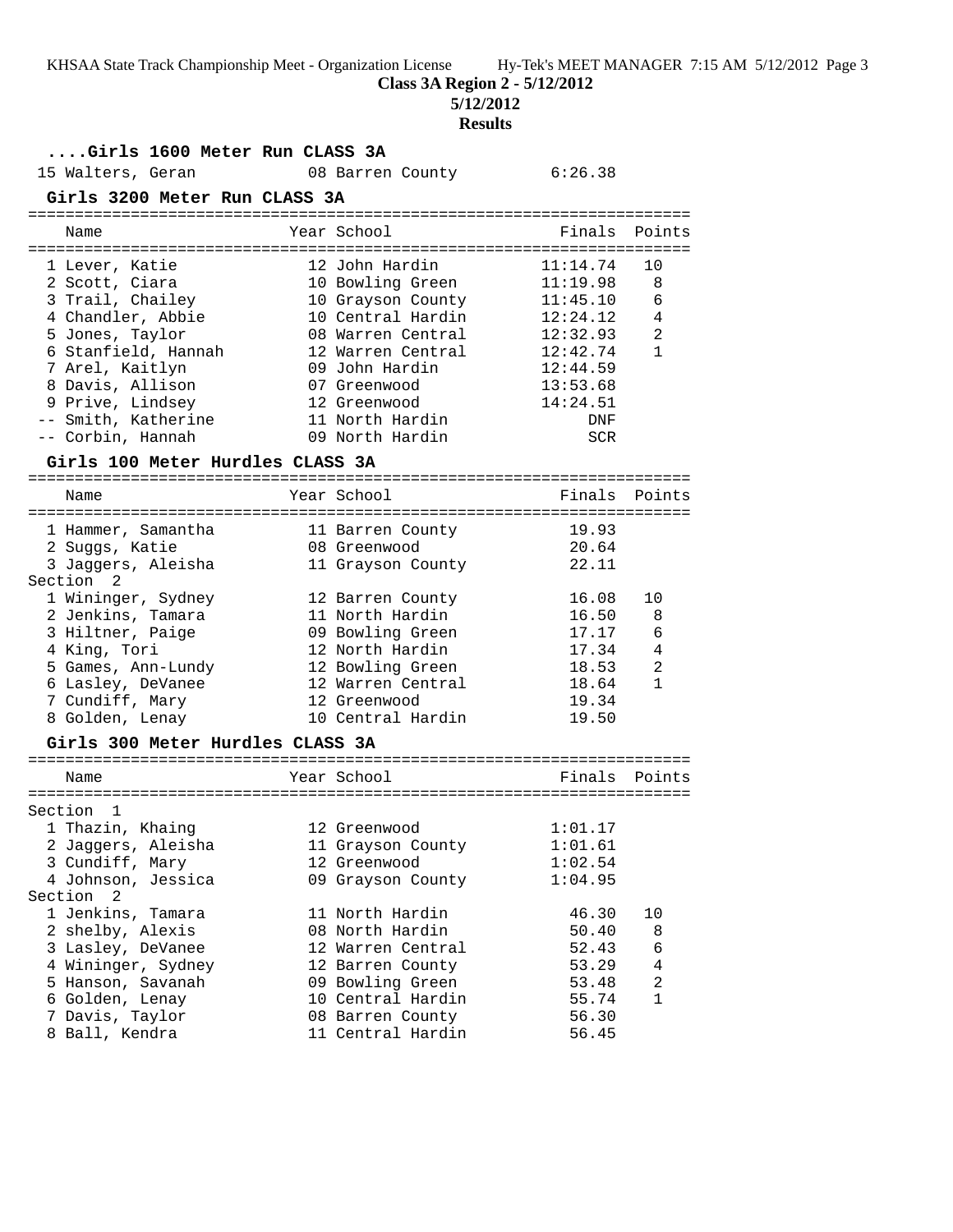**Class 3A Region 2 - 5/12/2012**

**5/12/2012**

### **Results**

### **Girls 4x100 Meter Relay CLASS 3A**

======================================================================= School **Finals Points** ======================================================================= Section 1<br>1 Grayson County 1 Grayson County 1:01.23 1) Goff, Corbyn 09 2) Harp, Brittnie 09 3) Mudd, Desserae 09 (4) Glenn, Taylor 07 5) Jaggers, Aleisha 11 6) Lush, Maggie 09 7) Geheber, Lakota 09 8) Geheber, Aspen 11 Section 2<br>1 Warren Central 1 Warren Central 50.19 10 1) Walker, Nitaya 12 2) Satterfield, Jharon 10 3) Patterson, TiaVion 09 4) Lasley, DeVanee 12 5) Halsel, LaShae 09 6) Britt, KiKi 11 2 North Hardin 50.71 8 1) Graves, Raven 10 2) Wilson, Jasmine 11 3) Edmunds, Brianna 11 4) Byrd, Jazmine 11 5) Taft, Domeneque 10 6) Mahone, Daevion 07 7) Stephens, Razjay 07 8) Woodson, Brianna 12 3 John Hardin 51.45 6 1) Johnson-Stateman, Regine 11 2) Lampkin, Ashley 12 3) Malloy, Latisha 11 4) Wiley, Kymberley 10 5) Anderson, Patricia 10 6) Jones, J'Anna 09 7) Lampkin, Erica 09 and 8) 4 Bowling Green 54.51 4 1) Cleary, Morgan 11 2) Jones, Lenesha 10 3) Sheriff, Katie 09 (4) Wilson, Cheryl 11 5) Simpson, Danielle 10 (6) Hiltner, Paige 09 7) Smith, Morgan 09 8) 5 Central Hardin 55.32 2 1) Fuster, Nathalie 11 2) Thompson, Veronica 11 3) Golden, Lenay 10 4) Watkins, Tiana 10 5) Blue, Jessica 10 (6) 6 Greenwood 56.29 1 1) Thomason, Kayla 11 2) Crenshaw, Rachael 10 3) Goff, Mackenzie 10 4) Gibson, Shelby 08 5) Kessler, Lauren 11 (6) Cundiff, Mary 12 7 Ohio County 57.91 1) Embry, Cara 10 2) Baker, Alyssia 10 3) Boaz, Kelsey 09 (4) Fore, Jasmine 09 5) Castello, Chantelle 12 6) Baird, Meredith 12 8 Barren County 58.73 1) Burks, Megan 10 2) Bragg, Autumn 10 3) Spearman, Valyncia 08  $\hskip1cm 4$ ) Wood, Maddie 11 5) 6) Stuart, Devon 12 7) Hammer, Samantha 11 8) Norris, Bethany 10 **Girls 4x200 Meter Relay CLASS 3A** ======================================================================= School **Finals** Points ======================================================================= Section 1 1 Grayson County 2:07.34 1) Goff, Corbyn 09 2) Geheber, Aspen 11 3) Geheber, Lakota 09 4) Jaggers, Aleisha 11 5) Lush, Maggie 09 6) Mudd, Desserae 09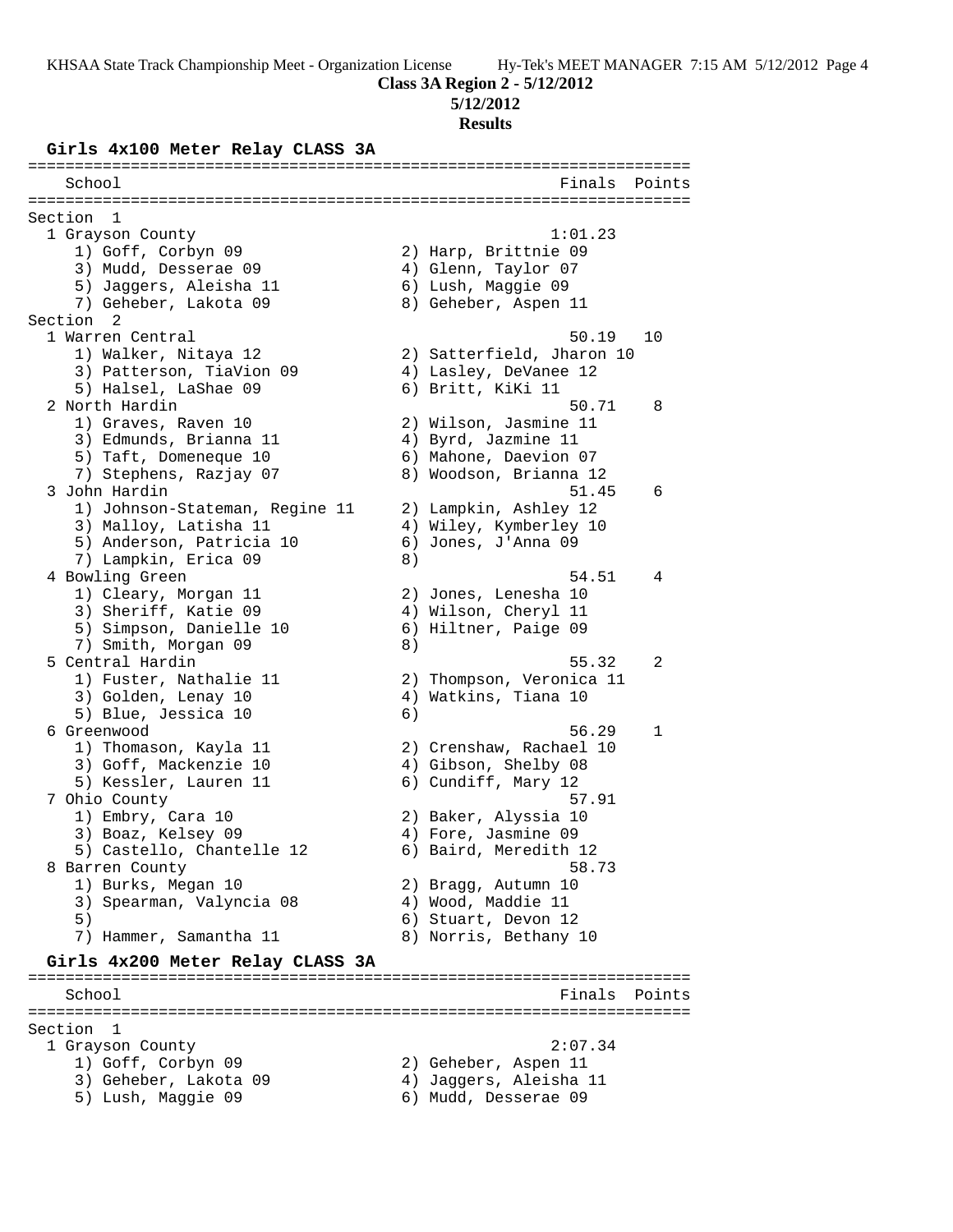**Class 3A Region 2 - 5/12/2012**

**5/12/2012**

### **Results**

## **....Girls 4x200 Meter Relay CLASS 3A**

7) Harp, Brittnie 09 8) Glenn, Taylor 07 Section 2 1 Warren Central 1:46.49 10 1) Walker, Nitaya 12 2) Satterfield, Jharon 10 3) Patterson, TiaVion 09 4) Lasley, DeVanee 12 5) Barnett, Tia 08 (6) Britt, KiKi 11 7) Halsel, LaShae 09 8) 2 John Hardin 1:48.32 8 1) Johnson-Stateman, Regine 11 2) Lampkin, Ashley 12 3) Malloy, Latisha 11 4) Wiley, Kymberley 10 5) Anderson, Patricia 10 (6) Lampkin, Erica 09 3 North Hardin 1:49.49 6 1) Byrd, Jazmine 11 and 2) Graves, Raven 10 3) Taft, Domeneque 10 4) Wilson, Jasmine 11 5) Woodson, Brianna 12 6) Stephens, Razjay 07 7) Mahone, Daevion 07 8) shelby, Alexis 08 4 Bowling Green 1:57.07 4 1) Cleary, Morgan 11 2) Kanan, Lici 10 3) Smith, Morgan 09 4) Simpson, Danielle 10 5) Wilson, Cheryl 11 (6) Hiltner, Paige 09 5 Greenwood 1:57.19 2 1) Thomason, Kayla 11 2) Kessler, Lauren 11 3) Cundiff, Mary 12 4) Gibson, Shelby 08 5) Goff, Mackenzie 10 6) Crenshaw, Rachael 10 6 Central Hardin 1:58.59 1 1) Blue, Jessica 10 2) Fuster, Nathalie 11 3) Sissoko, Skyler 08 4) Thompson, Veronica 11 5) Damdee, Arada 09 6) Watkins, Tiana 10 7 Ohio County 2:02.08 1) Fore, Jasmine 09 2) Baker, Alyssia 10 3) Boaz, Kelsey 09 4) Embry, Cara 10 5) Castello, Chantelle 12 6) Baird, Meredith 12 8 Barren County 2:04.77 1) Burks, Megan 10 2) Bragg, Autumn 10 3) Spearman, Valyncia 08 4) Norris, Bethany 10 5) Hammer, Samantha 11 (6) Stuart, Devon 12 7) Wood, Maddie 11 and 8) **Girls 4x400 Meter Relay CLASS 3A** ======================================================================= School **Finals** Points ======================================================================= Section 1 1 North Hardin 4:15.92 10 1) Shufelt, Jillian 10 2) Taft, Domeneque 10 3) Woodson, Brianna 12 4) shelby, Alexis 08 5) Byrd, Jazmine 11 6) Graves, Raven 10 7) Wilson, Jasmine 11 8) Jenkins, Tamara 11 2 Bowling Green 2 and 2 and 2 and 2 and 2 and 2 and 2 and 2 and 2 and 2 and 2 and 2 and 2 and 2 and 2 and 2 and 2 and 2 and 2 and 2 and 2 and 2 and 2 and 2 and 2 and 2 and 2 and 2 and 2 and 2 and 2 and 2 and 2 and 2 and 2 1) Hansen, Brittney 08 2) Wheeler, Lauren 10 3) Woodward, Sara-Emily 10 4) Smith, Morgan 09 5) Games, Van 10 6) Simpson, Danielle 10 7) Scott, Ciara 10 (8) 3 Greenwood 4:20.84 6 1) Kessler, Lauren 11 2) Crenshaw, Rachael 10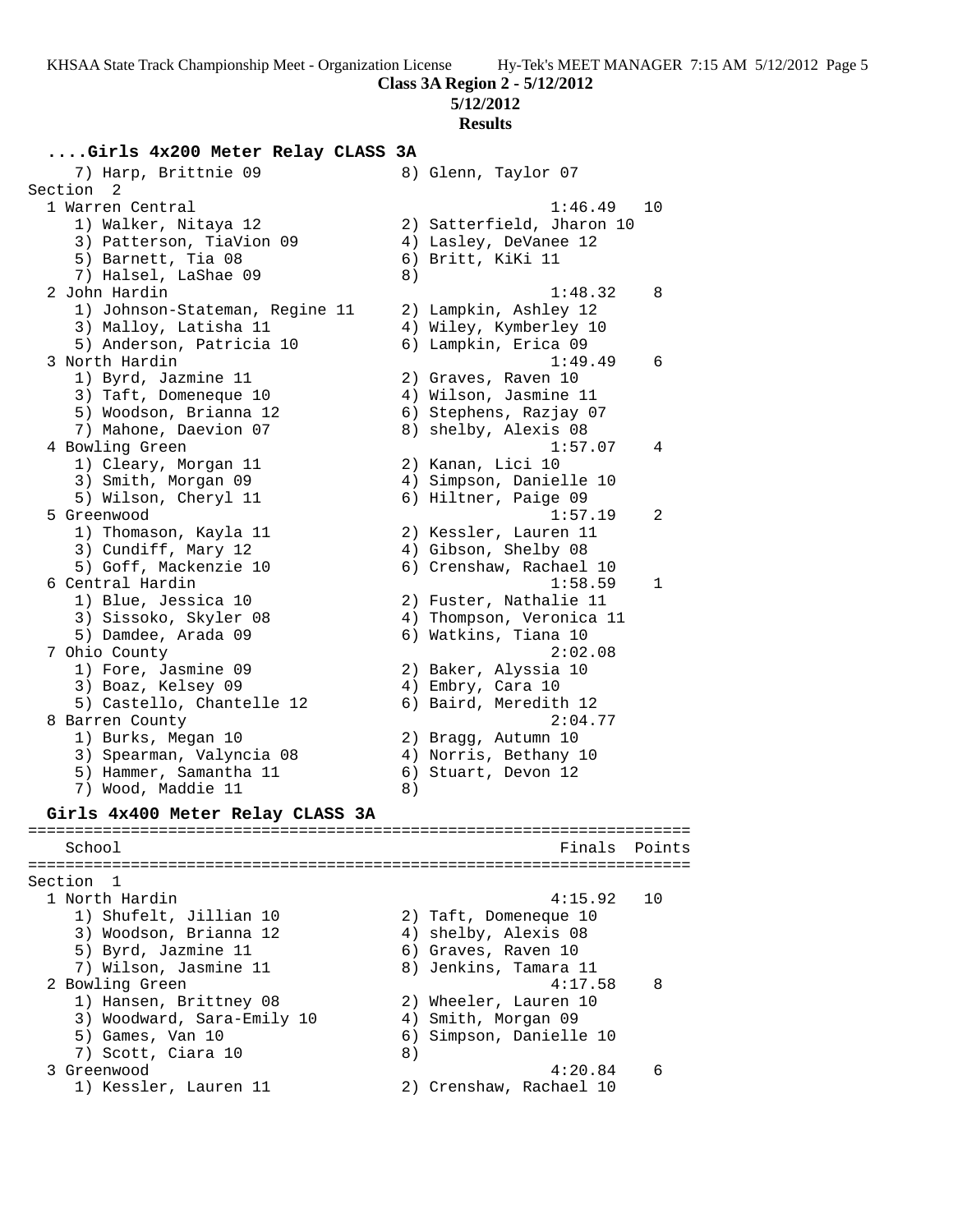**5/12/2012**

#### **Results**

### **....Girls 4x400 Meter Relay CLASS 3A**

3) Suggs, Sarah 10  $\hskip1cm \hskip1cm 4$ ) Veatch, Rachel 12 5) Gibson, Shelby 08 6) Goff, Mackenzie 10 7) Thomason, Kayla 11 and 8) Grothe, Julia 08 4 Barren County 4:28.46 4 1) Wininger, Sydney 12 2) Davis, Ally 11 3) Davis, Taylor 08 (4) Bunch, Megan 12 5) Burks, Megan 10 6) Montgomery, Taylor 11 7) Walters, Geran 08 8 8) Scott, Christina 11 5 John Hardin 4:31.34 2 1) Canada, Sara 10 2) Jones, J'Anna 09 3) Lampkin, Erica 09 4) Lampkin, Ashley 12 5) Malloy, Latisha 11 6) Guzman, Chrystal 07 6 Grayson County 4:32.42 1 1) Boone, Shea 12 2) Dennis, Kailie Jo 09 3) Martin, Bailey 08 (4) Glenn, Taylor 07 5) Beeler, Katie 11 6) Lush, Maggie 09 7) Mudd, Desserae 09 8) Johnson, Jessica 09 -- Central Hardin SCR (Senator Screen Screen Screen Screen Screen Screen Screen Screen Screen Screen Screen Screen Screen Screen Screen Screen Screen Screen Screen Screen Screen Screen Screen Screen Screen Screen Screen Sc 1) Briggs, Mallory 10 2) Damdee, Arada 09 3) Case, Cynthia 09 4) Barzee, Brittany 09 5) Ball, Kendra 11 (6) -- Warren Central SCR 1) Barnett, Tia 08 2) Satterfield, Jharon 10 3) Jones, Taylor 08 (4) Britt, KiKi 11 5) Walker, Nitaya 12 6) Patterson, TiaVion 09 7) Lasley, DeVanee 12 8) Halsel, LaShae 09 **Girls 4x800 Meter Relay CLASS 3A** ======================================================================= School **Finals Points** ======================================================================= 1 Bowling Green 9:51.28 10 1) Hansen, Brittney 08 2) Wheeler, Lauren 10 3) Scott, Ciara 10 (4) Games, Van 10 5) Woodward, Sara-Emily 10 6) Smith, Morgan 09 2 North Hardin 10:22.44 8 1) shelby, Alexis 08 2) Reed, Lashauna 11 3) Shufelt, Jillian 10 4) Taylor, Tamia 07 5) Jackson, Dezerea 06 6) Smith, Katherine 11 7) Corbin, Hannah 09 8) Osteriche, Selina 09 3 John Hardin 10:25.11 6 1) Bezhenar, Inna 11 2) Guzman, Chrystal 07 3) Haebig, Molly 10  $\hskip1cm$  4) Kersey, Nina 09 5) Jones, J'Anna 09 6) Canada, Sara 10 7) Brown, Carlitta 07 (8) Lever, Katie 12 4 Greenwood 10:29.06 4 1) Prive, Lindsey 12 2) Davis, Allison 07 3) Miller, Kate 12 (4) Suggs, Sarah 10 5) Davis, Caroline 10 (6) Grothe, Julia 08 5 Barren County 10:52.77 2 1) Davis, Ally 11 2) Davis, Taylor 08 3) Bunch, Megan 12 4) Montgomery, Taylor 11 5) Walters, Geran 08 6) Houchens, Olivia 08 7) Sanchez, Coney 10  $\hphantom{\text{2.6}}$  8) Scott, Christina 11 6 Warren Central 11:44.94 1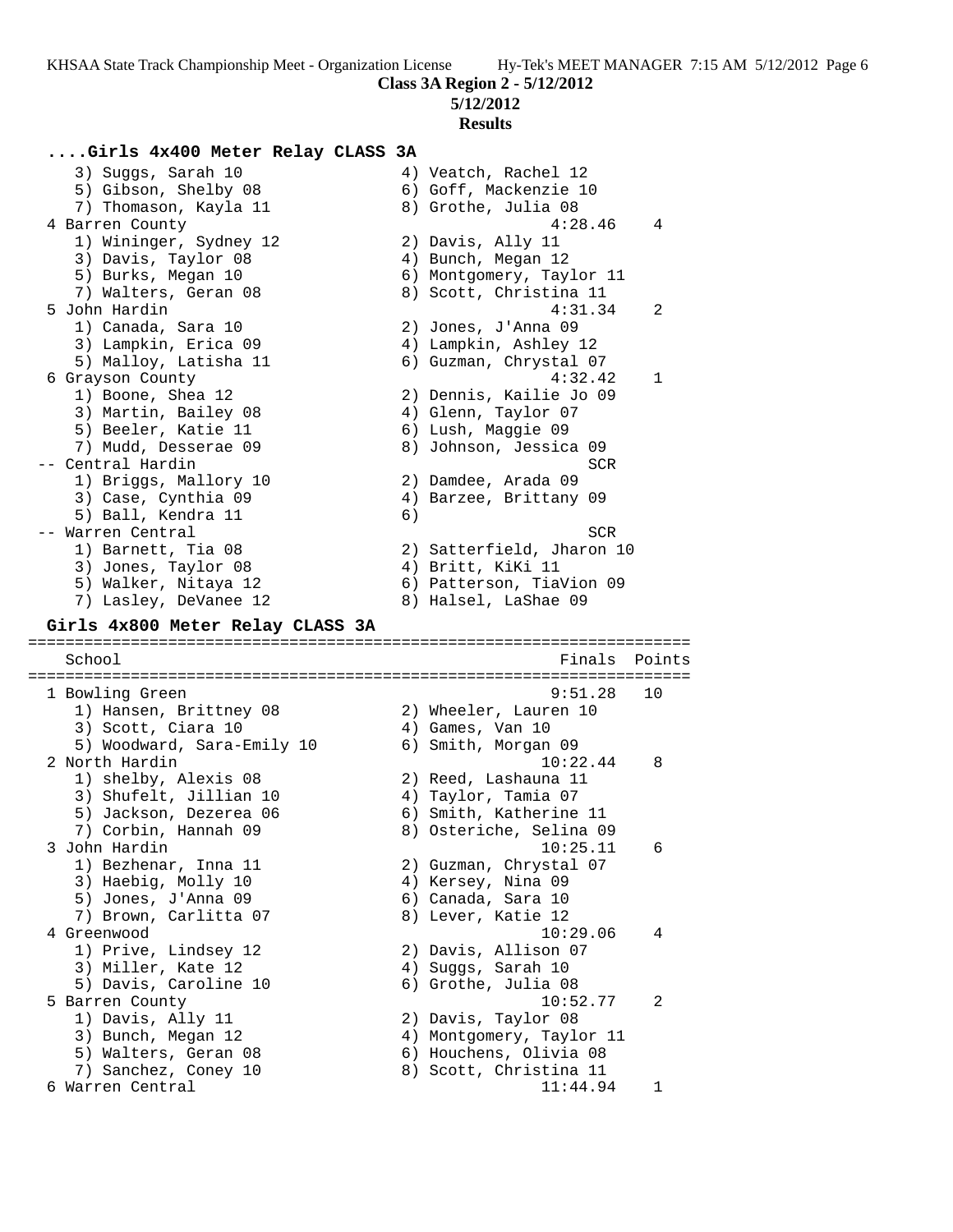**5/12/2012**

## **Results**

# **....Girls 4x800 Meter Relay CLASS 3A**

| 1) Askins, Morgan 08  | 2) Stanfield, Hannah 12  |
|-----------------------|--------------------------|
| 3) Meador, Shelby 09  | 4) Jones, Taylor 08      |
| 7 Grayson County      | 12:11.79                 |
| 1) Beeler, Katie 11   | 2) Mudd, Desserae 09     |
| 3) Lush, Maggie 09    | 4) Johnson, Jessica 09   |
| 5) Trail, Chailey 10  | 6) Hicks, Kristyn 12     |
| 7) Green, Samantha 11 | 8) Anderson, Savannah 12 |

## **Boys 100 Meter Dash CLASS 3A**

| Name                         | Year School       | Finals     | Points        |
|------------------------------|-------------------|------------|---------------|
|                              | 12 John Hardin    | 11.72      | $\mathbf{1}$  |
| 1 Brown, Ouensie             |                   |            |               |
| 2 Cromartie, Jared           | 12 Central Hardin | 11.81      |               |
| 3 Sessions, Shawn            | 12 John Hardin    | 11.96      |               |
| 4 Woosley, Cody              | 11 Grayson County | 12.00      |               |
| 5 Shannon, Roshard           | 12 Bowling Green  | 12.10      |               |
| 6 Wright, Taylor             | 09 Grayson County | 12.21      |               |
| 7 Shields, Justin            | 12 Ohio County    | 12.50      |               |
| 8 Edwards, Joseph            | 11 Greenwood      | 12.89      |               |
| Section 2                    |                   |            |               |
| 1 Keys, Antoine              | 12 Central Hardin | 10.92      | 10            |
| 2 Johnson, Trevon            | 11 North Hardin   | 11.18      | 8             |
| 3 Price, Avery               | 12 North Hardin   | 11.28      | 6             |
| 4 Atkins, Antonio            | 12 Warren Central | 11.45      | 4             |
| 5 Dewalt, Danny              | 10 Bowling Green  | 11.49      | 2             |
| 6 Bledsoe, Andre             | 12 Warren Central | 11.78      |               |
| 7 Lancaster, Tyree           | 11 Greenwood      | 11.94      |               |
| 8 Nolte, JD                  | 11 Ohio County    | 12.21      |               |
| Boys 200 Meter Dash CLASS 3A |                   |            |               |
|                              |                   |            |               |
| Name                         | Year School       |            | Finals Points |
|                              |                   |            |               |
| Section 1                    |                   |            |               |
| 1 Duarte, Mathias            | 11 Bowling Green  | 25.37      |               |
| 2 Offutt, Malcolm            | 09 Bowling Green  | 25.89      |               |
| 3 Taylor, Austin             | 09 Ohio County    | 26.21      |               |
| Section 2                    |                   |            |               |
| 1 Wright, Taylor             | 09 Grayson County | 24.19      |               |
| 2 Sessions, Shawn            | 12 John Hardin    | 24.50      |               |
| 3 Shaw, Aaron                | 10 Barren County  | 25.04      |               |
| 4 Cleveland, Korie           | 07 Central Hardin | 25.32      |               |
| 5 Shields, Justin            | 12 Ohio County    | 25.47      |               |
| -- Dean, TJ                  | 11 Greenwood      | SCR        |               |
| -- Daughtery, Josh           | 11 Ohio County    | <b>SCR</b> |               |
| -- Furlong, Tyler            | 12 Barren County  | <b>SCR</b> |               |
| Section 3                    |                   |            |               |
| 1 Keys, Antoine              | 12 Central Hardin | 22.11      | 10            |
| 2 Price, Avery               | 12 North Hardin   | 22.55      | 8             |
| 3 Bledsoe, Andre             | 12 Warren Central | 22.84      | 6             |
| 4 Oxendine, Kirk             | 11 North Hardin   | 22.91      | 4             |
| 5 Atkins, Antonio            | 12 Warren Central | 23.06      | 2             |
| 6 Lancaster, Tyree           | 11 Greenwood      | 23.15      | $\mathbf{1}$  |
| 7 Brown, Quensie             | 12 John Hardin    | 23.93      |               |
|                              |                   |            |               |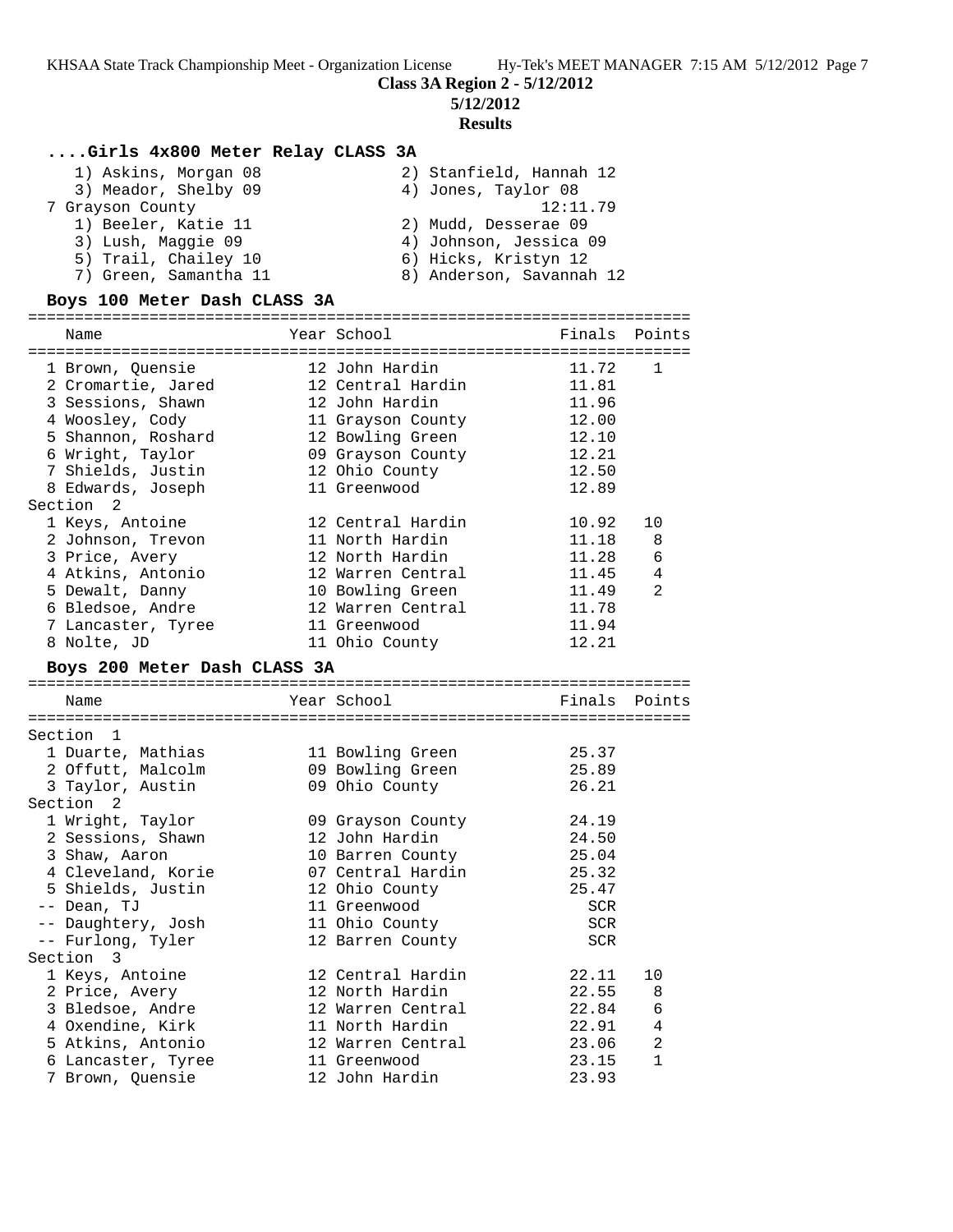**Class 3A Region 2 - 5/12/2012**

**5/12/2012**

# **Results**

| Boys 200 Meter Dash CLASS 3A |  |                   |               |              |  |  |  |
|------------------------------|--|-------------------|---------------|--------------|--|--|--|
| 8 Woosley, Cody              |  | 11 Grayson County | 24.11         |              |  |  |  |
| Boys 400 Meter Dash CLASS 3A |  |                   |               |              |  |  |  |
| Name                         |  | Year School       | Finals Points |              |  |  |  |
| Section 1                    |  |                   |               |              |  |  |  |
| 1 Gordon, T.J.               |  | 11 Central Hardin | 55.72         |              |  |  |  |
| 2 De La Cruz, Enrique        |  | 11 Bowling Green  | 56.32         |              |  |  |  |
| 3 Burns, Ryan                |  | 10 Barren County  | 56.44         |              |  |  |  |
| 4 Duarte, Mathias            |  | 11 Bowling Green  | 56.81         |              |  |  |  |
| 5 Brown, Benjamin            |  | 12 Greenwood      | 57.08         |              |  |  |  |
| 6 Daughtery, Josh            |  | 11 Ohio County    | 58.71         |              |  |  |  |
| 7 Scott, James               |  | 10 Warren Central | 58.93         |              |  |  |  |
| 8 Furlong, Chris             |  | 11 Barren County  | 59.50         |              |  |  |  |
| Section 2                    |  |                   |               |              |  |  |  |
| 1 Ortega, Josh               |  | 12 North Hardin   | 49.33         | 10           |  |  |  |
| 2 Oxendine, Kirk             |  | 11 North Hardin   | 49.59         | 8            |  |  |  |
| 3 Keys, Antoine              |  | 12 Central Hardin | 51.05         | 6            |  |  |  |
| 4 Wilson, Trevoris           |  | 11 John Hardin    | 52.16         | 4            |  |  |  |
| 5 Woosley, Cody              |  | 11 Grayson County | 53.43         | 2            |  |  |  |
| 6 Wright, Taylor             |  | 09 Grayson County | 53.60         | $\mathbf{1}$ |  |  |  |
| 7 Sessions, Darius           |  | 11 John Hardin    | 55.11         |              |  |  |  |
| -- Thompson, Tanner          |  | 11 Greenwood      | SCR           |              |  |  |  |
|                              |  |                   |               |              |  |  |  |
| Boys 800 Meter Run CLASS 3A  |  |                   |               |              |  |  |  |
| Name                         |  | Year School       | Finals        | Points       |  |  |  |
|                              |  |                   |               |              |  |  |  |
| Section 1                    |  |                   |               |              |  |  |  |
| 1 Ortega, Josh               |  | 12 North Hardin   | 2:00.15       | 10           |  |  |  |
| 2 Breeds, Tyler              |  | 10 North Hardin   | 2:02.92       | 8            |  |  |  |
| 3 Cannon, Carter             |  | 12 Grayson County | 2:03.32       | 6            |  |  |  |
| 4 Parker, Kamren             |  | 11 John Hardin    | 2:03.78       | 4            |  |  |  |
| 5 Amos, Josh                 |  | 11 Greenwood      | 2:05.20       | 2            |  |  |  |
| 6 Warren, Trey               |  | 11 Greenwood      | 2:05.94       | $\mathbf{1}$ |  |  |  |
| 7 Hall, Trajon               |  | 08 Bowling Green  | 2:06.53       |              |  |  |  |
| 8 Wright, Christian          |  | 08 Central Hardin | 2:07.35       |              |  |  |  |
| 9 Berry, Zach                |  | 12 Grayson County | 2:07.74       |              |  |  |  |
| 10 Martin, Brandt            |  | 09 Central Hardin | 2:08.92       |              |  |  |  |
| 11 Haws, Jonathan            |  | 12 John Hardin    | 2:09.73       |              |  |  |  |
| 12 Chute, James              |  | 12 Bowling Green  | 2:11.79       |              |  |  |  |
| 13 Holmes, Alcibiades        |  | 11 Warren Central | 2:15.61       |              |  |  |  |
| 14 Beason, Jaryus            |  | 09 Warren Central | 2:19.66       |              |  |  |  |
| 15 Morgan, Ben               |  | 10 Barren County  | 2:21.55       |              |  |  |  |
| -- Dunbar, Mason             |  | 11 Barren County  | SCR           |              |  |  |  |
|                              |  |                   |               |              |  |  |  |
| Boys 1600 Meter Run CLASS 3A |  |                   |               |              |  |  |  |
| Name                         |  | Year School       | Finals        | Points       |  |  |  |
|                              |  |                   |               |              |  |  |  |
| 1 Terrell, Marcus            |  | 10 North Hardin   | 4:33.33       | 10           |  |  |  |
| 2 Prive, Keith               |  | 10 Greenwood      | 4:36.47       | 8            |  |  |  |
| 3 Cannon, Carter             |  | 12 Grayson County | 4:36.74       | 6            |  |  |  |
| 4 Johnson, Kyle              |  | 09 Bowling Green  | 4:38.86       | 4            |  |  |  |
|                              |  |                   |               |              |  |  |  |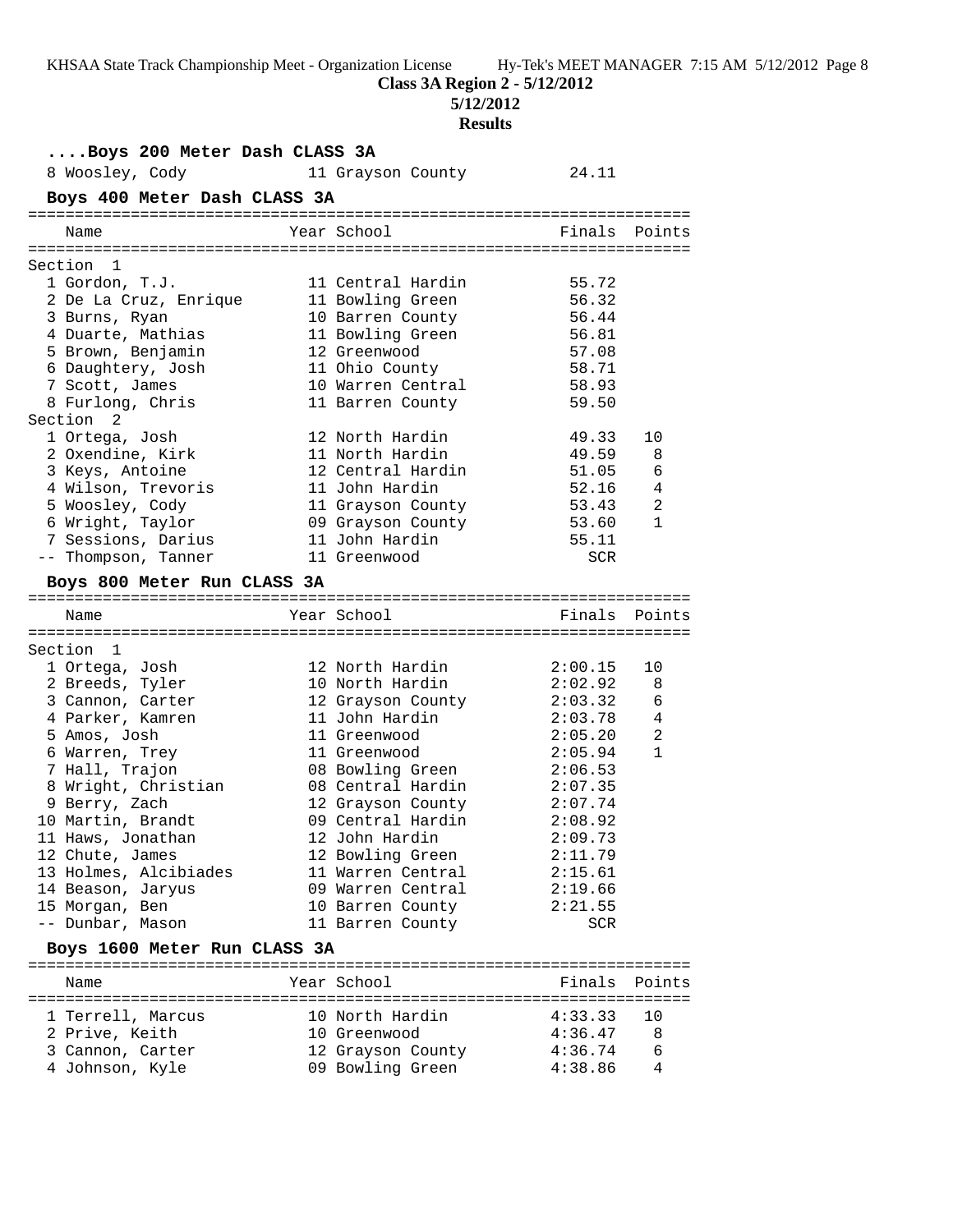**Class 3A Region 2 - 5/12/2012**

**5/12/2012**

**Results**

## **....Boys 1600 Meter Run CLASS 3A**

| 5 Dunbar, Mason          | 11 Barren County  | 4:45.22    | 2            |
|--------------------------|-------------------|------------|--------------|
| 6 Sheehan, Colin         | 09 Greenwood      | 4:54.54    | $\mathbf{1}$ |
| 7 Priddy, Clay           | 10 Grayson County | 4:55.57    |              |
| 8 Porter, Sam            | 10 Bowling Green  | 4:55.88    |              |
| 9 Boulware, Johannesburg | 11 John Hardin    | 5:00.50    |              |
| 10 Carr, Zack            | 09 North Hardin   | 5:01.22    |              |
| 11 England, Seth         | 12 Barren County  | 5:01.45    |              |
| 12 Abdulai, Gassimu      | 12 Warren Central | 5:19.23    |              |
| 13 Holmes, Alcibiades    | 11 Warren Central | 5:24.55    |              |
| -- Lofthouse, Tyler      | 10 Ohio County    | SCR        |              |
| -- Price, Josh           | 11 Central Hardin | SCR        |              |
| -- Crowdus, Nathan       | 12 John Hardin    | <b>SCR</b> |              |

### **Boys 3200 Meter Run CLASS 3A**

======================================================================= Name The Year School Team Points Points ======================================================================= 1 Weaver, Eddie 12 North Hardin 10:14.08 10 2 Prive, Keith 10 Greenwood 10:20.87 8 3 Howell, Nick 10 Greenwood 10:21.58 6 4 Hood, Hunter 12 Central Hardin 10:22.23 4 5 Collins, Daniel 11 Bowling Green 10:25.93 2 6 Ignas, Brandon 11 North Hardin 10:28.51 1 7 Peterson, Ben 10 Bowling Green 10:31.66 8 Priddy, Clay 10 Grayson County 10:34.57 9 Crowdus, Nathan 12 John Hardin 10:34.65 10 Gallagher, Justin 11 Grayson County 11:31.85 11 Pereda, Lucas 10 Warren Central 11:52.90 12 Cowan, Dalton 09 Warren Central 11:53.55 13 Howard, Dylan 10 Barren County 12:02.40 14 Mowery, Billy 10 Barren County 12:04.63 -- Price, Michael 11 Central Hardin DNF -- Lofthouse, Tyler 10 Ohio County SCR

## **Boys 110 Meter Hurdles CLASS 3A**

| Name                                                                                                                                                    | Year School                                                                                                                                                    | Finals Points                                                        |                                     |
|---------------------------------------------------------------------------------------------------------------------------------------------------------|----------------------------------------------------------------------------------------------------------------------------------------------------------------|----------------------------------------------------------------------|-------------------------------------|
| 1 Bolton, Thomas<br>2 Crawford, Brent<br>3 Kelly, Zack<br>Section 2                                                                                     | 11 Greenwood<br>10 Grayson County<br>11 Barren County                                                                                                          | 17.19<br>19.22<br>21.01                                              | 1                                   |
| 1 Meers, Bryce<br>2 Scgers, LaJustin<br>3 Johnson, Dante<br>4 Kennedy, Malon<br>5 Jackson, Darian<br>6 Cabe, Max<br>7 Hodges, David<br>8 Smith, Braxton | 11 North Hardin<br>12 Warren Central<br>10 North Hardin<br>12 Central Hardin<br>12 Bowling Green<br>11 Grayson County<br>12 Central Hardin<br>10 Barren County | 14.76<br>14.82<br>15.31<br>15.57<br>15.82<br>17.25<br>17.26<br>18.36 | 10<br>8<br>6<br>4<br>$\mathfrak{D}$ |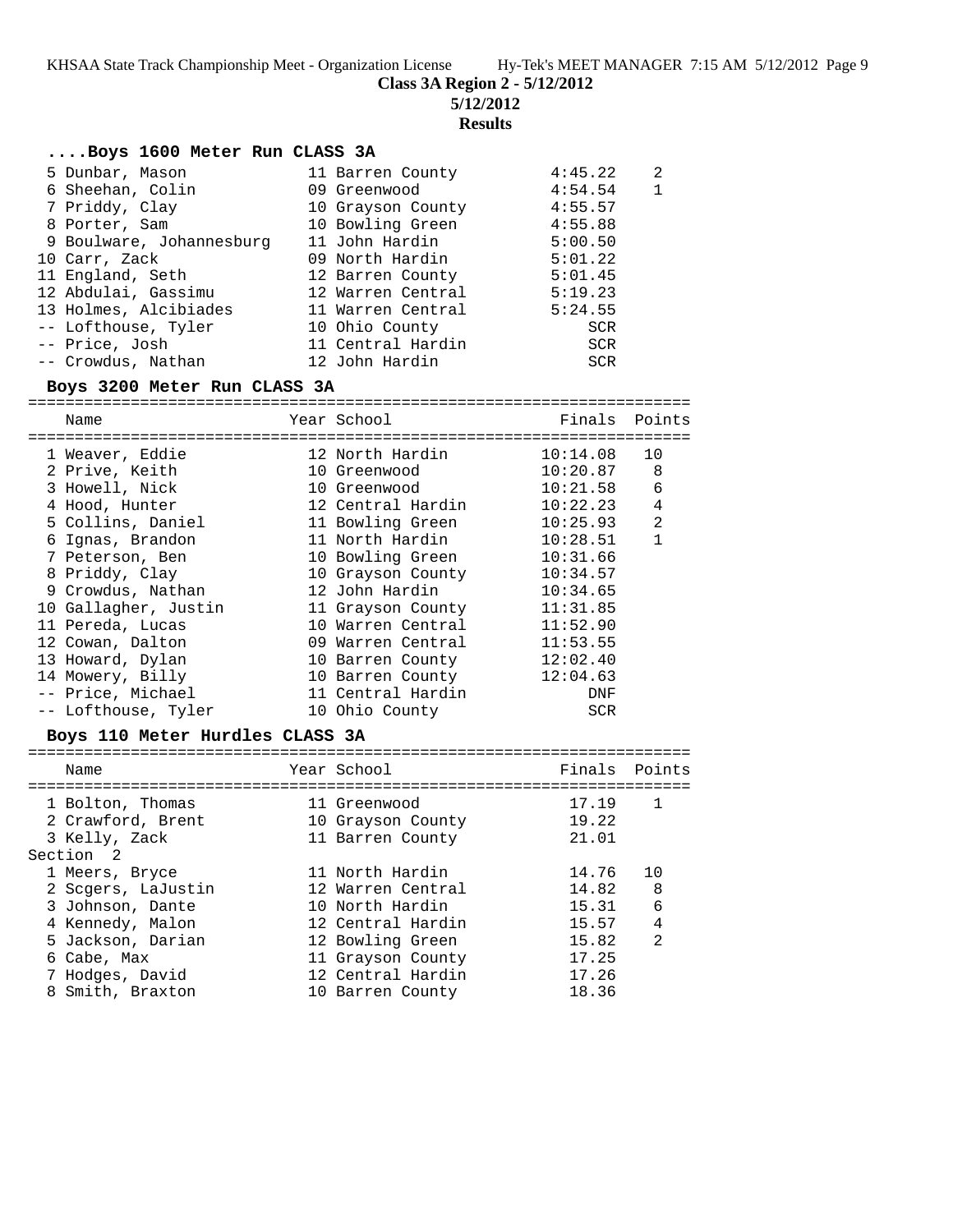**5/12/2012**

## **Results**

**Boys 300 Meter Hurdles CLASS 3A**

| Name                            | Year School       |                           | Finals Points |
|---------------------------------|-------------------|---------------------------|---------------|
|                                 |                   |                           |               |
| Section 1                       |                   |                           |               |
| 1 Evans, Dewayne                | 11 John Hardin    | 43.38                     |               |
| 2 Crawford, Brent               | 10 Grayson County | 45.14                     |               |
| 3 Larkin, P.J.                  | 11 Central Hardin | 48.07                     |               |
| 4 Kelly, Zack                   | 11 Barren County  | 48.48                     |               |
| 5 Smith, Braxton                | 10 Barren County  | 48.97                     |               |
| 6 Wassom, Jack                  | 09 Greenwood      | 52.36                     |               |
| Section 2                       |                   |                           |               |
|                                 |                   |                           |               |
| 1 Johnson, Dante                | 10 North Hardin   | 40.09                     | 10            |
| 2 Avant, Eric                   | 11 John Hardin    | 40.65                     | 8             |
| 3 Meers, Bryce                  | 11 North Hardin   | 40.67                     | 6             |
| 4 Scgers, LaJustin              | 12 Warren Central | 40.70                     | 4             |
| 5 Kennedy, Malon                | 12 Central Hardin | 40.78                     | 2             |
| 6 Jackson, Darian               | 12 Bowling Green  | 42.29                     | $\mathbf{1}$  |
| 7 Bolton, Thomas                | 11 Greenwood      | 43.89                     |               |
| 8 Cabe, Max                     | 11 Grayson County | 45.60                     |               |
|                                 |                   |                           |               |
| Boys 4x100 Meter Relay CLASS 3A |                   |                           |               |
|                                 |                   |                           |               |
| School                          |                   | Finals                    | Points        |
|                                 |                   |                           |               |
| Section 1                       |                   |                           |               |
| 1 Ohio County                   |                   | 48.26                     |               |
| 1) Shields, Justin 12           |                   | 2) Daughtery, Josh 11     |               |
| 3) Nolte, JD 11                 |                   | 4) Taylor, Austin 09      |               |
| 5) Sanchez, Noel 12             | 6)                |                           |               |
| Section 2                       |                   |                           |               |
| 1 Warren Central                |                   | 42.80                     | 10            |
| 1) Atkins, Antonio 12           |                   | 2) Bledsoe, Andre 12      |               |
| 3) Scgers, LaJustin 12          |                   | 4) Satterfield, Tyreon 12 |               |
| 5) Scott, James 10              | 6)                |                           |               |
| 2 North Hardin                  |                   | 43.19                     | 8             |
| 1) Dobbins, Vincent 11          |                   | 2) Meers, Bryce 11        |               |
| 3) Johnson, Trevon 11           |                   | 4) Price, Avery 12        |               |
| 5) Packer, Stevie 11            |                   | 6) williams, jarard 12    |               |
| 7) Johnson, Dante 10            |                   | 8) Oxendine, Kirk 11      |               |
| 3 Central Hardin                |                   | 44.05                     | 6             |
| 1) Cromartie, Jared 12          |                   |                           |               |
|                                 |                   | 2) Gordon, T.J. 11        |               |
| 3) Kennedy, Malon 12            |                   | 4) Keys, Antoine 12       |               |
| 5) Cleveland, Korie 07          | 6)                |                           |               |
| 4 John Hardin                   |                   | 44.41                     | 4             |
| 1) Berry, Kenyon 12             |                   | 2) Malloy, Corey 12       |               |
| 3) Sessions, Shawn 12           |                   | 4) Brown, Quensie 12      |               |
| 5) Evans, Dewayne 11            | 6)                |                           |               |
| 5 Bowling Green                 |                   | 45.21                     | 2             |
| 1) Coleman, Tarelle 12          |                   | 2) Dewalt, Danny 10       |               |
| 3) Jackson, Darian 12           |                   | 4) Shannon, Roshard 12    |               |
| 5) Duarte, Mathias 11           |                   | 6) Offutt, Malcolm 09     |               |
| 6 Greenwood                     |                   | 45.23                     | 1             |
| 1) Lancaster, Tyree 11          |                   | 2) Dean, TJ 11            |               |
| 3) Thomas, Brandon 10           |                   | 4) Thompson, Tanner 11    |               |
| 5) Edwards, Joseph 11           |                   | 6) Shaw, Thomas 11        |               |
| 7) Brown, Benjamin 12           |                   | 8) Mitchell, Kareem 07    |               |
|                                 |                   |                           |               |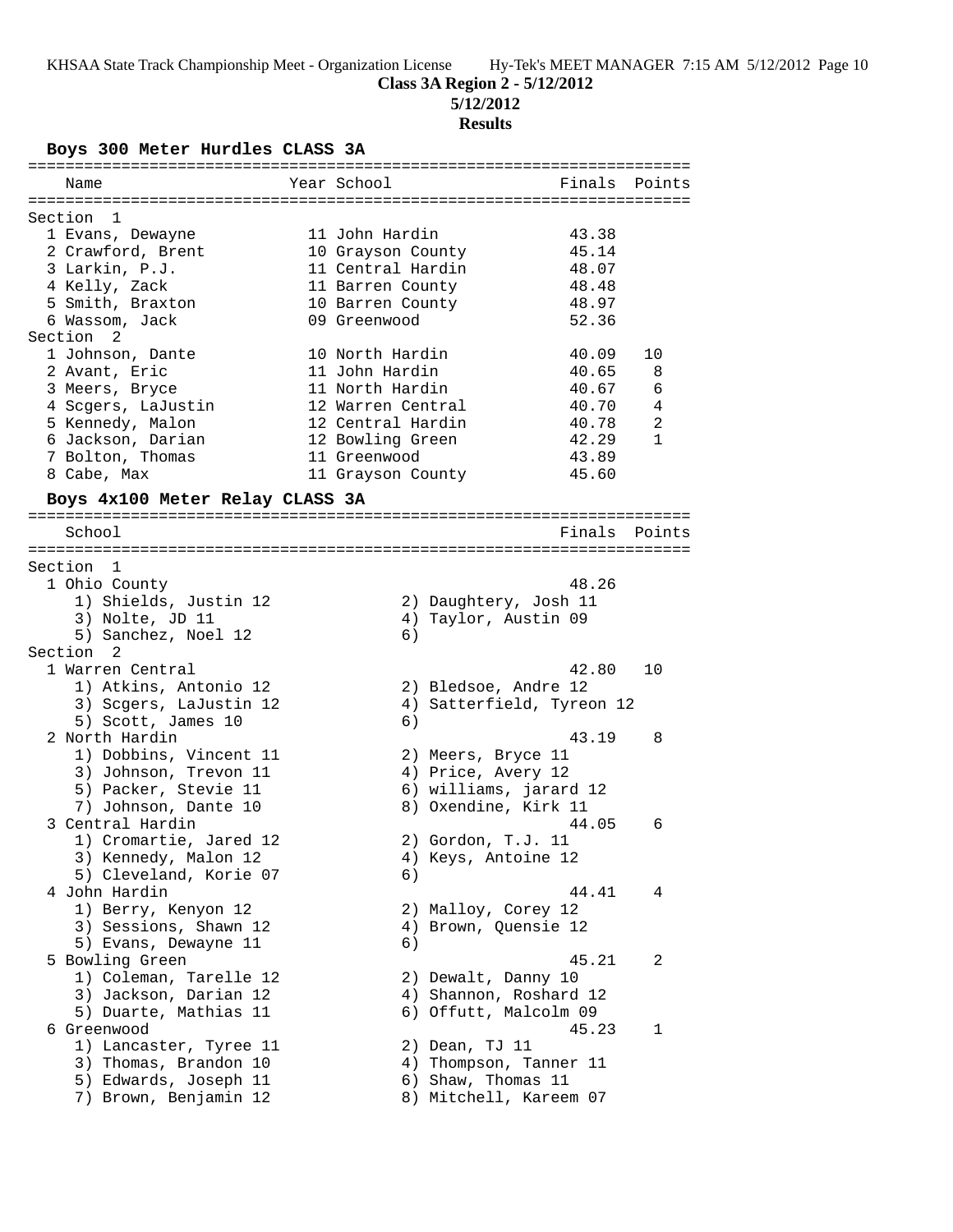**....Boys 4x100 Meter Relay CLASS 3A**

**Class 3A Region 2 - 5/12/2012**

**5/12/2012**

#### **Results**

 7 Barren County 45.31 1) Furlong, Tyler 12 2) Thurman, Tyler 12 3) Beaty, Justin 12 (4) Baliey, Shelby 12 5) Shaw, Aaron 10 6) Eaton, Austen 10 7) Furlong, Chris 11 and 8) Burns, Ryan 10 8 Grayson County **50.13**  1) Phelps, David 10 2) O'Connell, Jared 10 3) Clark, Dakota 12 4) Crawford, Brent 10 5) Burden, Alex 10 (6) Meador, Aaron 09 7) Smith, Jordan 09 8) Reyes, Taylor 09 **Boys 4x200 Meter Relay CLASS 3A** ======================================================================= School **Finals** Points ======================================================================= Section 1 -- Bowling Green SCR and the SCR state of the SCR state of the SCR state of the SCR 1) Duarte, Mathias 11 and 2) Dewalt, Danny 10 3) Jackson, Darian 12 4) Shannon, Roshard 12 5) Offutt, Malcolm 09 6) Section 2<br>1 Warren Central 1 Warren Central 1:29.96 10 1) Atkins, Antonio 12 2) Bledsoe, Andre 12 3) Satterfield, Tyreon 12 4) Scgers, LaJustin 12 5) Scott, James 10 (6) 2 North Hardin 1:30.29 8 1) Johnson, Trevon 11 2) Mills, Terrence 12 3) Oxendine, Kirk 11 (4) Price, Avery 12 5) Johnson, Dante 10 6) Dobbins, Vincent 11 7) Packer, Stevie 11 and 8) Meers, Bryce 11 3 Greenwood 1:32.14 6 1) Lancaster, Tyree 11 and 2) Dean, TJ 11 3) Thomas, Brandon 10 4) Thompson, Tanner 11 5) Osborne, Ryan 10 6) Edwards, Joseph 11 7) Brown, Benjamin 12 8) Swetmon, Shelby 11 4 John Hardin 1:33.40 4 1) Brown, Quensie 12 2) Sessions, Darius 11 3) Sessions, Shawn 12 4) Wilson, Trevoris 11 5) 6) Berry, Kenyon 12 7) Malloy, Corey 12 (8) Evans, Dewayne 11 5 Grayson County 1:37.74 2 1) Cabe, Max 11 2) Dunnavent, Nicholas 11 3) Jones, Sheldon 10 (4) Berry, Zach 12 5) Grubs, Chris 12 6) Crawford, Brent 10 7) Clark, Dakota 12 8) Bradley, Radney 11 6 Barren County 1:39.29 1 1) Furlong, Tyler 12 2) Shaw, Aaron 10 3) Baliey, Shelby 12 (4) Eaton, Austen 10 5) Beaty, Justin 12 (6) Thurman, Tyler 12 7) Burns, Ryan 10 8) Furlong, Chris 11 7 Ohio County 1:39.30 1) Nolte, JD 11 2) Shields, Justin 12 3) Daughtery, Josh 11  $\hskip10mm$  4) Taylor, Austin 09 5) Sanchez, Noel 12 (6) 8 Central Hardin 1:49.91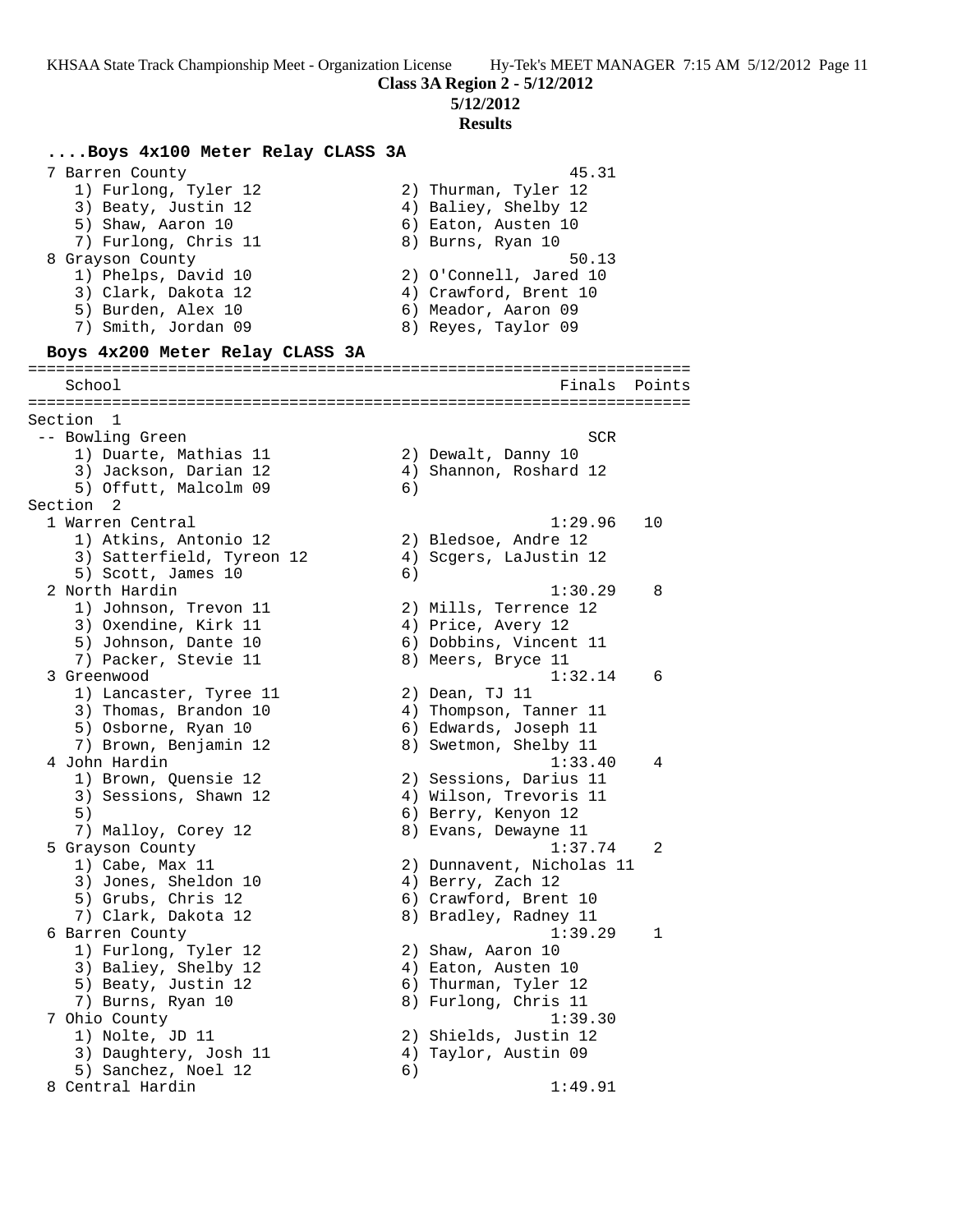**5/12/2012**

**Results**

## **....Boys 4x200 Meter Relay CLASS 3A** 1) Cleveland, Korie 07 (2) Fuster, Marcos 08 3) McNeal, Debrio 08 (4) Gray, Jericho 08 5) Stone, Bram 08 6) Hodges, David 12 7) Ballard, Mason 10 8) **Boys 4x400 Meter Relay CLASS 3A** ======================================================================= School **Finals Points** ======================================================================= Section 1 1 North Hardin 3:21.29 10 1) Johnson, Dante 10 2) Ortega, Josh 12 3) Oxendine, Kirk 11  $\qquad \qquad$  4) Packer, Stevie 11 5) Mills, Terrence 12 (6) Dyer, Kevin 10 7) Price, Avery 12 8) Terrell, Marcus 10 2 John Hardin 3:32.60 8 1) Avant, Eric 11 2) Wilson, Trevoris 11 3) Sessions, Darius 11 (4) Malloy, Corey 12 5) Haws, Jonathan 12 (6) Evans, Dewayne 11 7) Parker, Kamren 11 8) Berry, Kenyon 12 3 Grayson County 3:34.87 6 1) Berry, Zach 12 2) Cannon, Carter 12 3) Jones, Sheldon 10 4) Woosley, Cody 11 5) Dunnavent, Nicholas 11 (6) Cabe, Max 11 7) Grubs, Chris 12 8) Priddy, Clay 10 4 Greenwood 3:39.77 4 1) Osborne, Ryan 10 2) Brown, Benjamin 12 3) Dean, TJ 11 (2008) 4) Amos, Josh 11 5) Taylor, Davis 08 6) Swetmon, Shelby 11 7) Wassom, Jack 09 8) Mitchell, Kareem 07 5 Central Hardin 3:40.29 2 1) Gordon, T.J. 11 2) Wright, Christian 08 3) Kennedy, Malon 12 (4) Martin, Brandt 09 6 Barren County 3:40.67 1 1) Dunbar, Mason 11 2) Burns, Ryan 10 3) Furlong, Tyler 12 (4) Beaty, Justin 12 5) Furlong, Chris 11 6) Shaw, Aaron 10 7) England, Seth 12 and 8) Morgan, Ben 10 7 Bowling Green 3:53.97 1) West, Logan 11 2) Laramore, Connor 12 3) Duarte, Mathias 11 4) De La Cruz, Enrique 11 5) Hall, Trajon 08 6) Jackson, Darian 12 7) Chute, James 12 (8) 8 Warren Central (1999) 4:12.40 1) Scott, James 10 2) Abdulai, Gassimu 12 3) Caldwell, Kolbe 09 4) Graham, Lorenzo 09 5) Johnson, Shaahid 12 6) Holmes, Alcibiades 11 7) Green, Raymon 09 8) Monarch, Blake 08 **Boys 4x800 Meter Relay CLASS 3A** ======================================================================= School **Finals** Points **Points** =======================================================================

1 North Hardin 8:03.05 10

1) Breeds, Tyler 10 2) Ortega, Josh 12